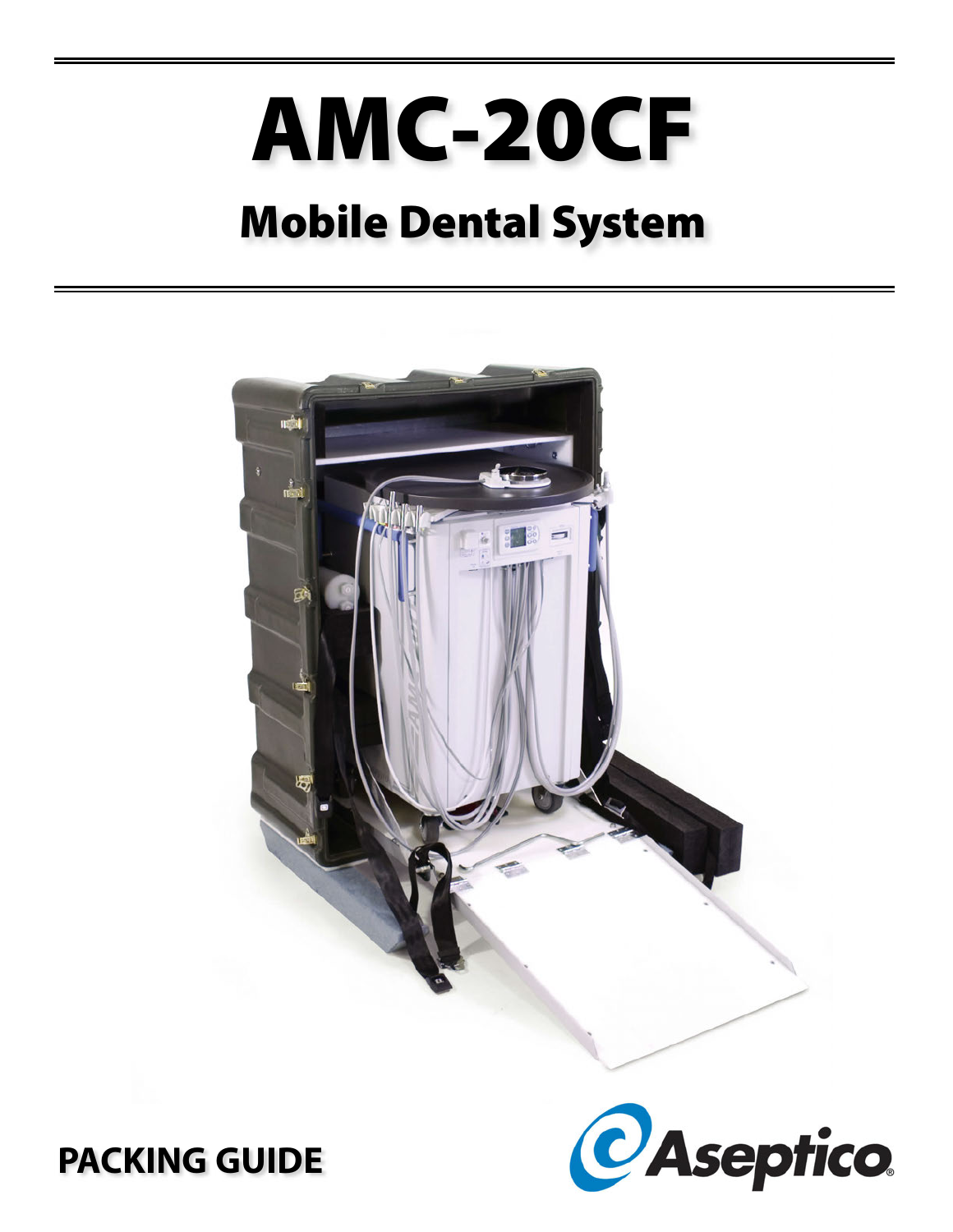# **TABLE OF CONTENTS**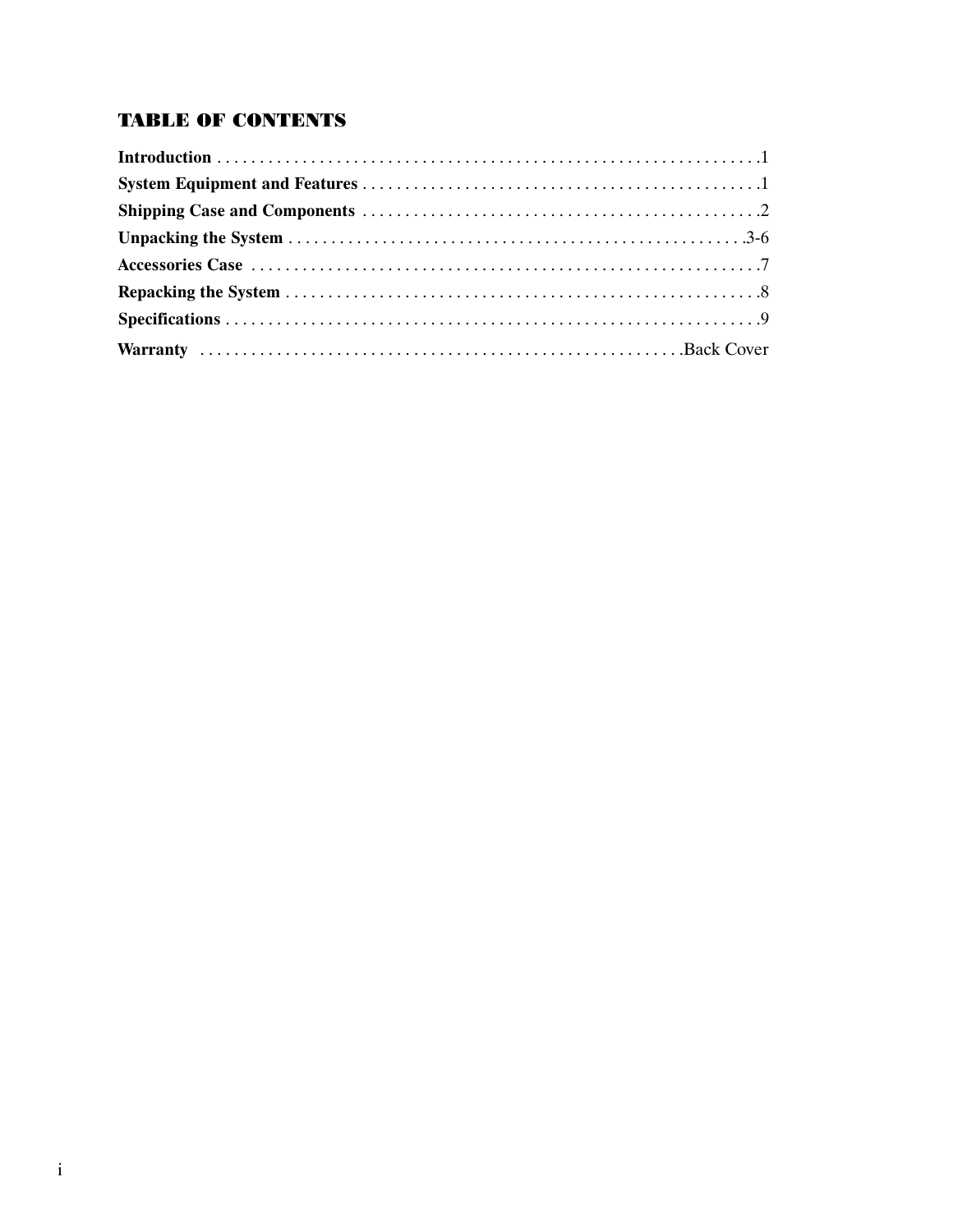# INTRODUCTION

The Aseptico AMC-20CF Dual Voltage Mobile Dental System provides an array of dental equipment features and functions designed to serve a wide range of dental applications -- all conveniently and neatly packaged into a single, self-contained transportable cart. These equipment features include: automatic handpiece controls for two pneumatic handpieces w/fiber optic lights; integrated electric motor with control panel; ultrasonic scaler; curing light; 3-way air/water syringe with a self contained water system; High Volume (HVE) and low volume vacuum lines with adjustable ejectors and a solids trap ; and, an amalgam separator.

This Packing Guide provides step-by-step instructions for packing or unpacking the AMC-20CF System into its shipping case, which has been specially designed to protect the System and all its accessories during transportation.

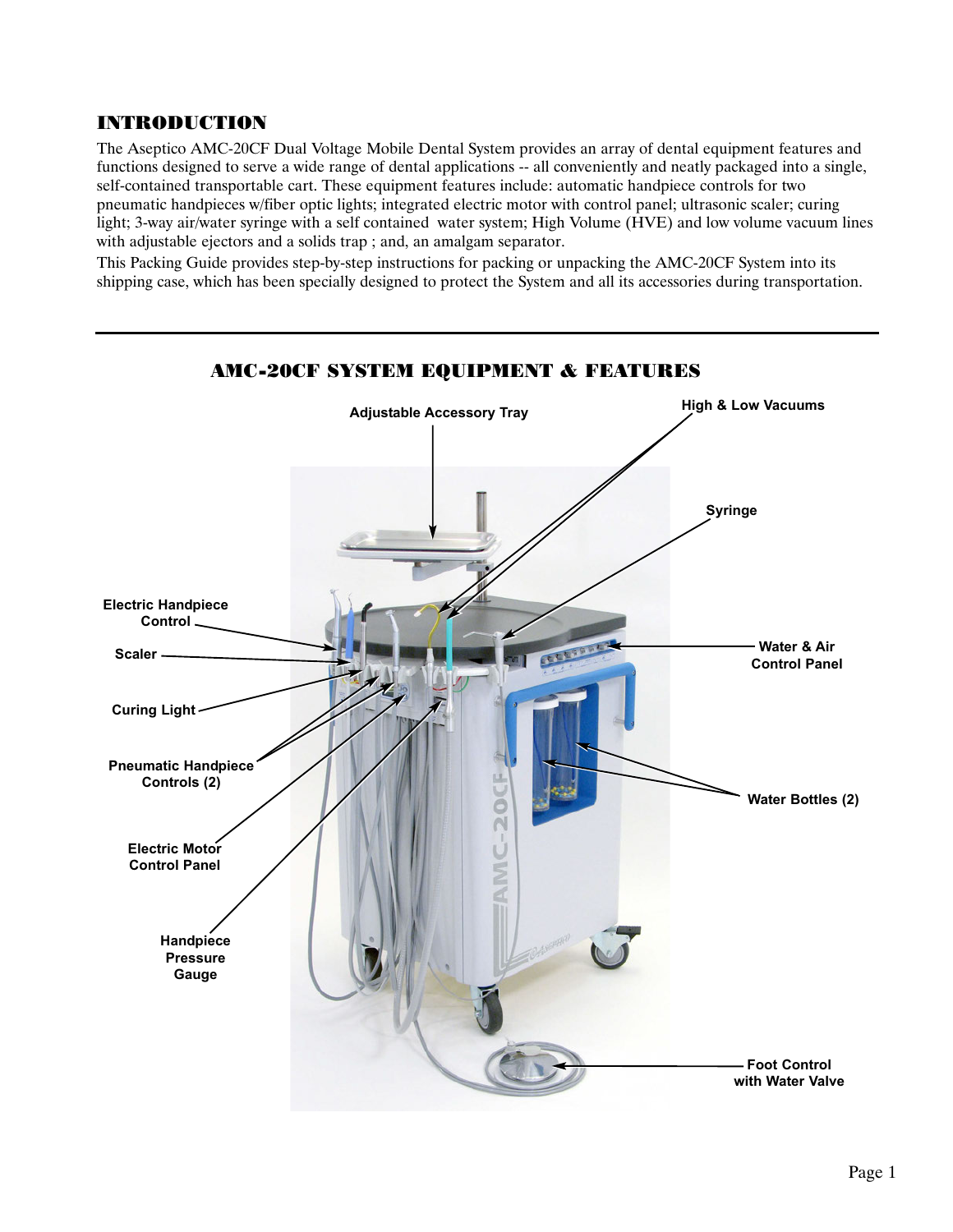# AMC-20CF SHIPPING CASE & COMPONENTS

PN: 410195

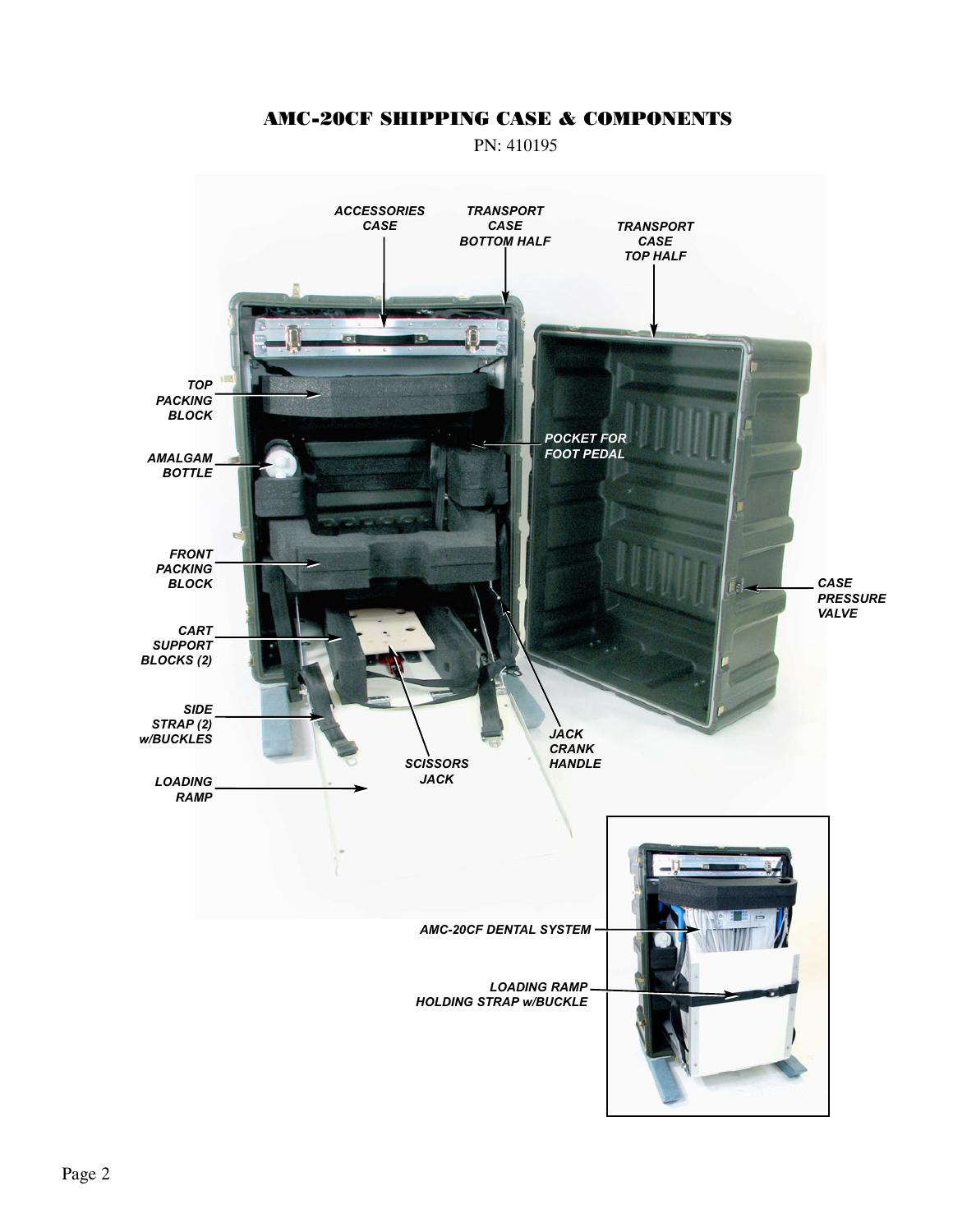**IMPORTANT: Unpacking and repacking of the AMC-20CF Dental System requires two or more people. When fully loaded, the module can weigh up to 194 lbs (87.9 kg). Lifting, moving, and joining of the dental cart and transport case requires considerable physical dexterity and strength. Caution should be exercised when removing/assembling this unit into its case.**

**NOTE: This Manual provides instructions for unpacking and repacking the AMC-20CF System into its transport case. For detailed information on operation of the dental cart and its accessories, refer to its Operation and Maintenance Instruction Manual, PN 420791, included within this AMC-20CF transport case, or contact Aseptico at the address provided on page 9.**

#### **UNPACKING THE SYSTEM**

#### *Step 1 - Separate the Case Halves:*

**NOTE:** The AMC-20CF transport case includes built-in pallet skids that support the Dental Cart in a vertical upright position when shipping. Before opening the case, the case must first be lowered to a horizontal position so that it rests on its bottom half. The two halves can then be safely detached and separated.

**A.** Using the handles provided on the case ends, lower the case to a horizontal position so that it's resting on the back side of the bottom half (see Fig. 1A) . (NOTE: The pallet skids are permanently attached to this bottom half.) **IMPORTANT - A minimum of two people are required to lower the case to its horizontal position.**

**B.** Press the pressure release valve on the side of the case to relieve any pressure buildup inside the case. Unlatch the eighteen clasps holding the two halves together and carefully lift top half off bottom half (see Fig. 1B). Take note of the orientation of the two halves to assure the best fit when reassembling the halves later. Stow top half away for use later during reassembly.

**C.** Using the handles provided on the top end of the case shell, lift the case and Cart to the vertical upright position (see Fig. 1C). **IMPORTANT - A minimum of two people are required to raise the case to its vertical position.**





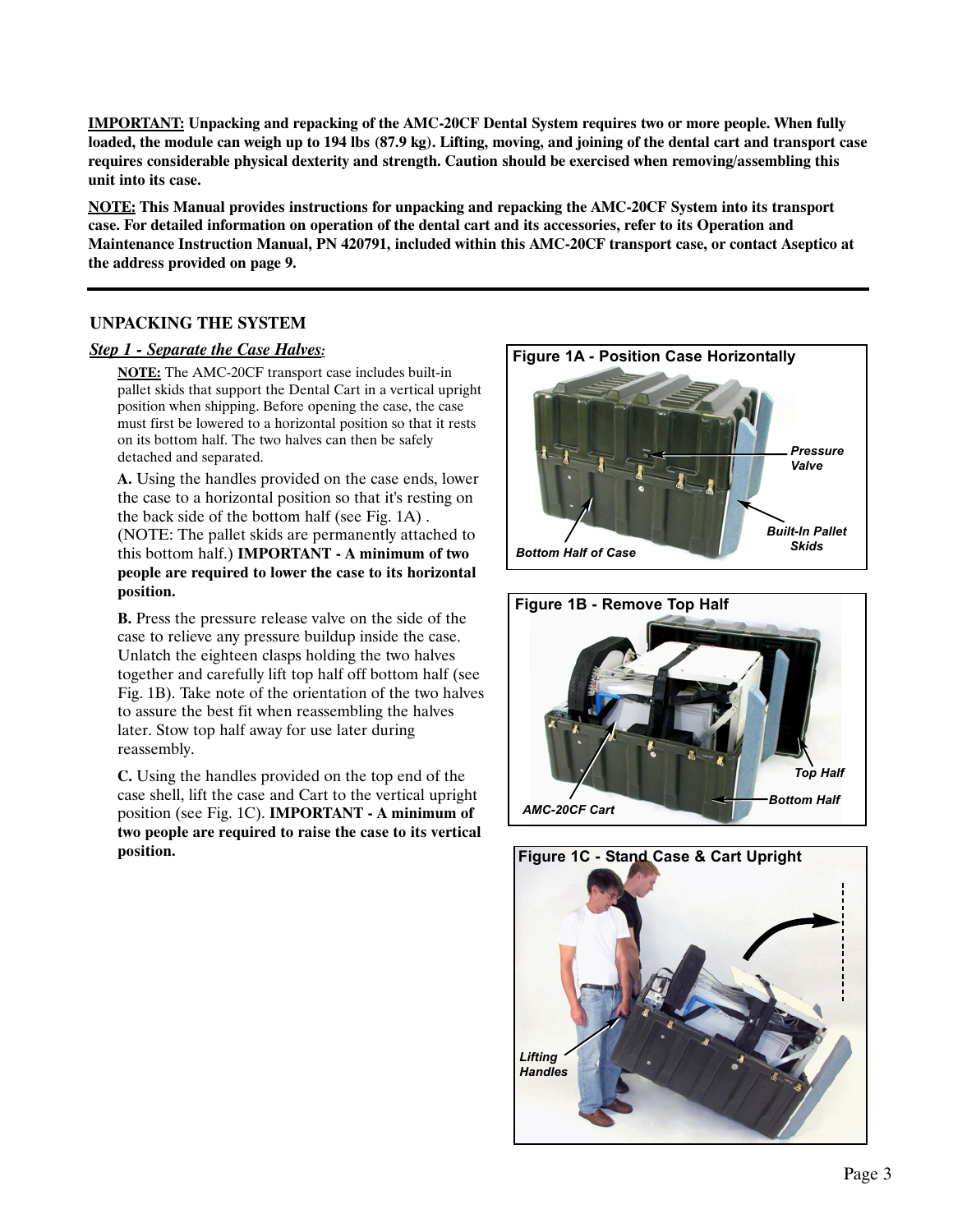#### *Step 2 - Remove Accessories Case & Packing Materials:* **Figure 2A - Remove Accessories Case**

**A.** Pull the accessories case out of its shelf (see Fig. 2A). Set the accessories case aside for use later, during assembly of the Cart (see Figs. 8 & 9, page 7 for accessories case contents and setup).

**B.** Carefully lift foam packing block from top of Cart and place on top of case (see Figs. 2B & 2D). Note the orientation of the two cutouts in the block to the corresponding dental instrument holders located on the Cart's rotating arms (see Fig. 2C). **IMPORTANT: Always ensure that the instrument holders are positioned in their respective protective cutouts when transporting the Cart.** The packing block is tethered to the case, to prevent it from getting lost or mislaid.

**C.** Unbuckle the holding straps on each side of the Cart (push button to release buckle). Unwrap straps from left and right side handles on the Cart (see Fig. 2E). Note how each strap is wound once around the side handle.



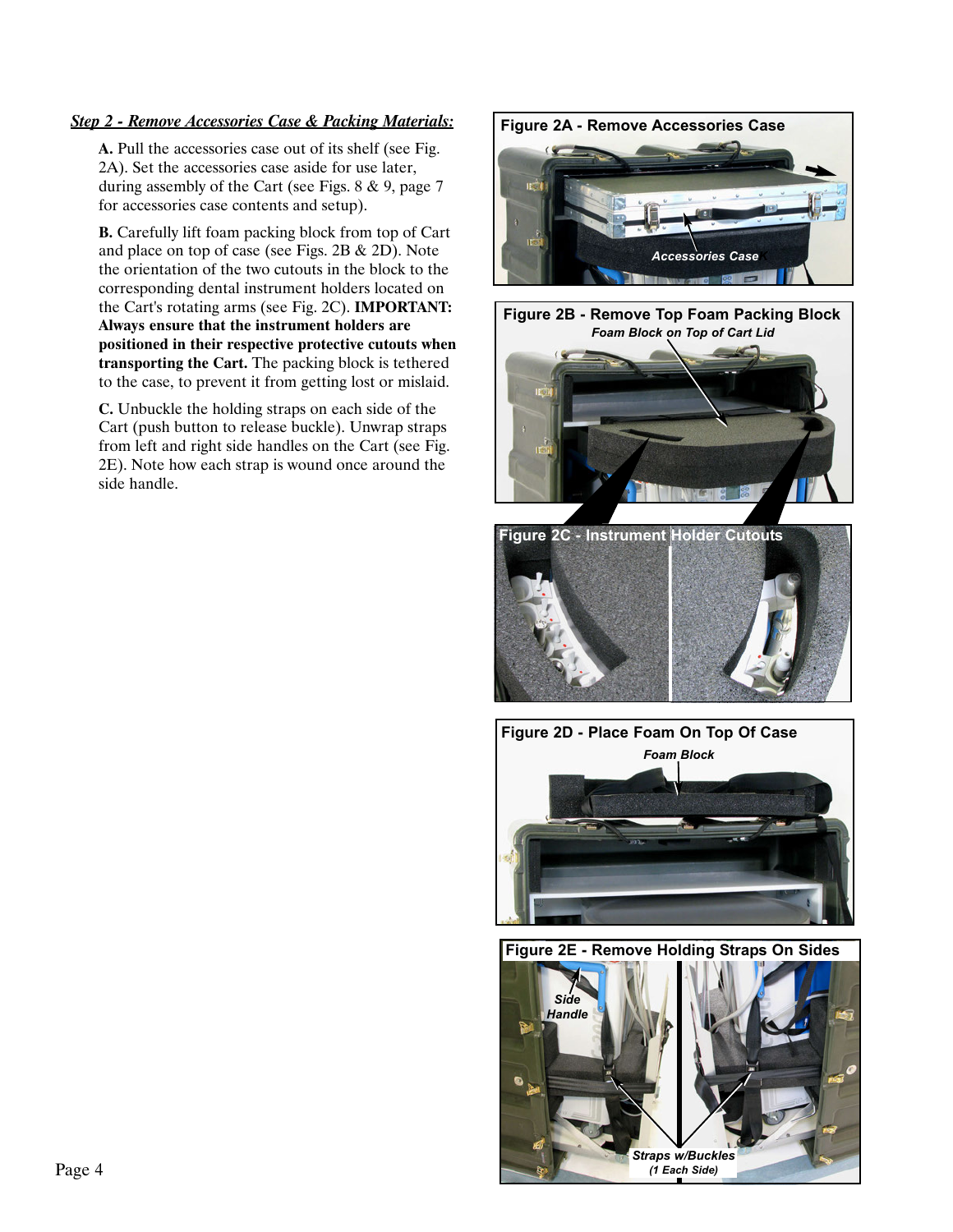#### *Step 2 - Remove Packing Materials - cont'd:*

**E.** Unbuckle the holding straps on each side of the Cart (push button to release buckle). Unwrap straps from left and right side handles on the Cart (see Fig. 2E). Note how each strap is wound once around the side handle.

#### *Step 3 - Deploy Loading Ramp:*

**A.** Unbuckle the holding strap for the loading ramp (see Fig. 3A) and carefully lower the hinged ramp to the floor.

**B.** Remove foam packing block from front of Cart by carefully withdrawing the block through the loops of instrument tubing (see Fig. 3B). Note how the instrument tubing is looped through the foam cutouts in the front and back of the block. **IMPORTANT: When transporting the Cart, always ensure that the instrument tubing is looped correctly through their respective foam cutouts.** Place the front block on the top of the case, for reassembly later. The block is tethered to prevent it from getting lost or mislaid.

#### *Step 4 - Raise Cart Off Support Blocks:*

**A.** Locate the scissors jack at the bottom of the Cart, positioned between the two bottom foam support blocks (see Fig. 4A). **IMPORTANT: Before lifting the Cart, ensure that the cutouts in the scissors jack platform align properly with the bolts protruding from the bottom of the Cart.** 

**B.** Locate the jack crank handle in the foam pocket provided on the right hand side of the case (see Fig. 4A). The handle is held in place with a velcro strip.





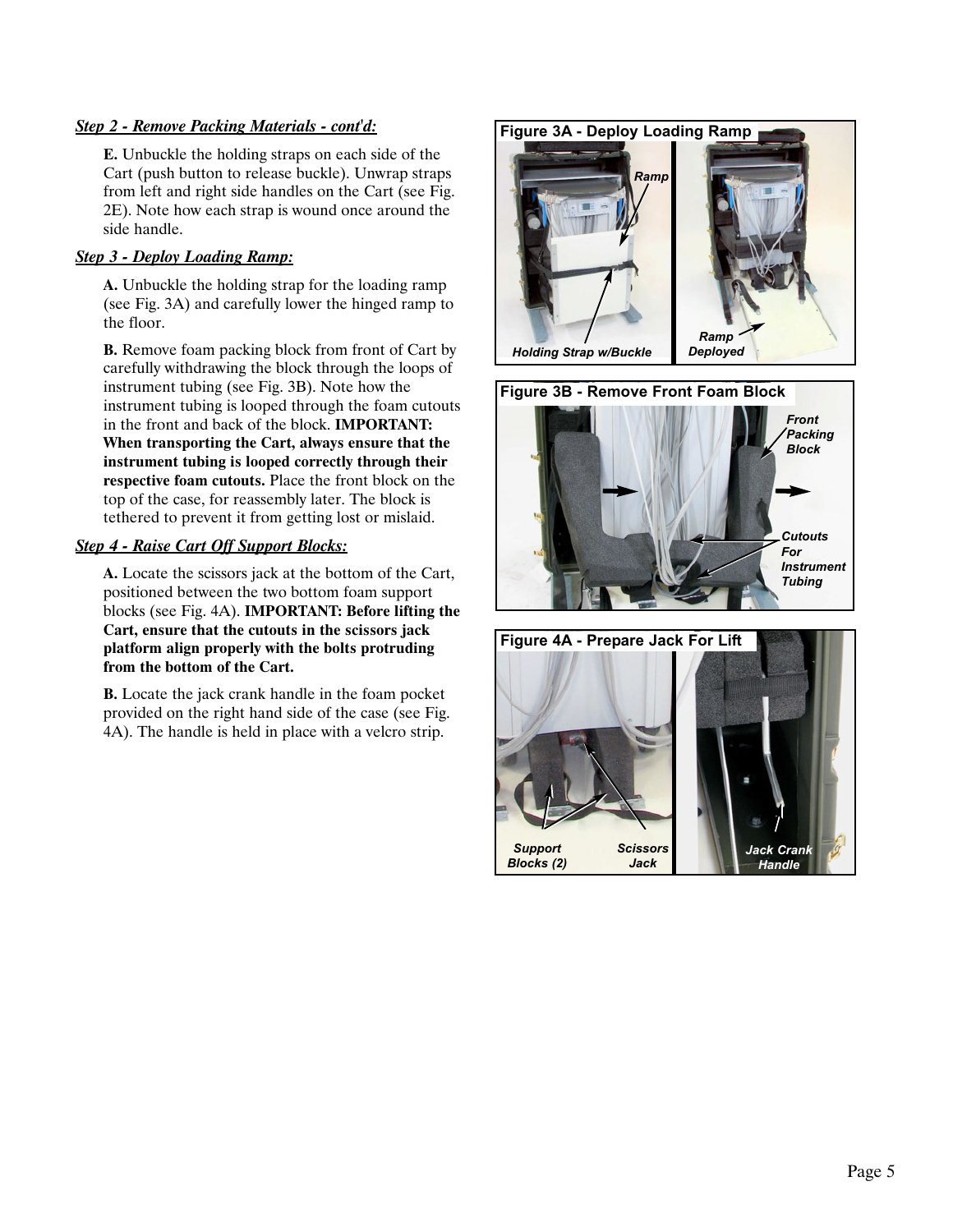#### *Step 4 - Raise Cart - cont'd :*

**C.** Attach the crank handle to jack. The hooked end of the handle engages the ring on the end of jack (see Fig. 4B).

**D.** Slowly and carefully turn the jack crank clockwise to raise the cart, just enough to take the weight off the two support blocks. **IMPORTANT: Provide adequate support to the Cart while raising the jack, to prevent the Cart from tipping forward.** Pull the two support blocks from underneath the Cart and set blocks aside (see Fig. 4B) for repacking later. The blocks are tethered to prevent them from getting lost or mislaid.

**NOTE: Repacking the Cart -**When using the jack to lower the Cart down onto the two supporting blocks, first allow the Cart to rest on top of the blocks, then raise the jack slightly to apply a very slight pressure against the cart bottom -- **do not lift the Cart off its supporting blocks**.

#### *Step 5 - Lower Cart Onto Loading Ramp:*

**A.** Slowly and carefully turn the jack crank counterclockwise to lower the cart down onto the loading ramp, until it rests firmly on its wheels (see Fig. 5). **IMPORTANT: Provide adequate support to the Cart when lowering the jack, to prevent the Cart from tipping forward.**

**B.** Pull the scissors jack out of its jacking dock located underneath the Cart (see Fig. 5). Set jack aside for use later when repacking the cart.

**NOTE: Repacking the Cart -** When positioning the scissors jack underneath the Cart prior to raising it, the cutouts in the jack platform (see Fig. 5) must be aligned to the bolts on the bottom of the Cart.

#### *Step 6 - Offload Cart From Case:*

**A.** Locate the Foot Pedal in the foam compartment located on the right-hand side of the case (see Fig. 6A). Remove Pedal from compartment and place on top of Cart.

**B.** Stand directly in front of the Cart and grasp the two blue side handles firmly. Slowly and carefully roll the Cart out of the case and guide it down the loading ramp (see Fig. 6B). **IMPORTANT: Provide adequate support to the Cart when rolling it out of the case. This task might require more than one person.**

#### **Figure 4B - Raise Cart Off Support Blocks**







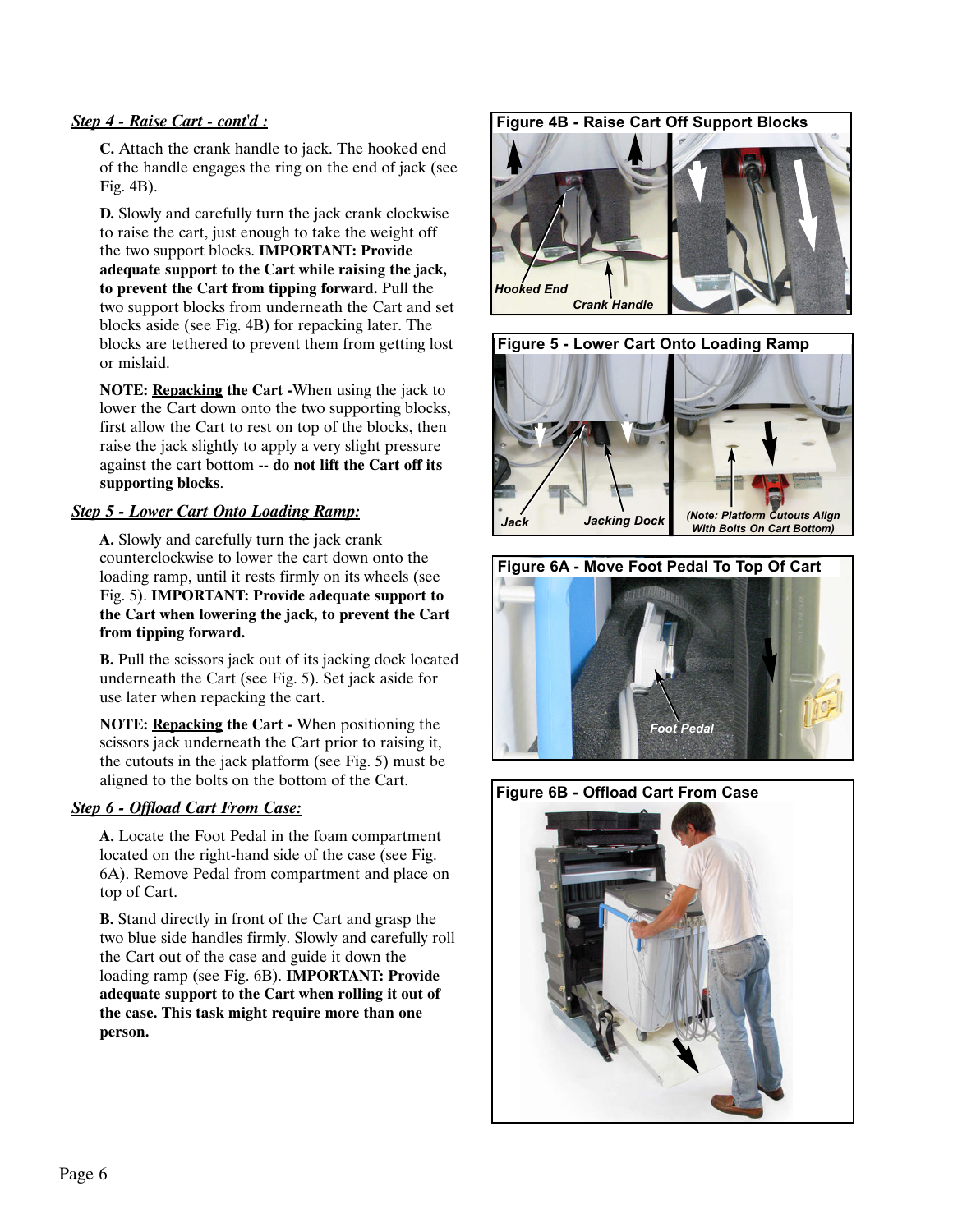#### *Step 7 - Remove Amalgam Separator Bottle:*

**A.** Locate the amalgam separator bottle in the foam pocket on the left side of the case (see Fig. 7). Detach the velcro holding strap, remove bottle, and set it aside for use during the Cart setup and operation procedures (refer to Operator's Manual for more information).

#### *Step 8 - Accessories Case:*

**A.** Open the Accessories Case and remove the accessory tray, tray holder, post, and adjustable pivot block (see Fig. 8).

**B.** Remove post-hole plug located on top of Cart Lid. Insert accessory tray post w/pivot block into hole. Place the tray holder arm onto the pin on the pivot block, then install the accessory tray holder onto the arm. Set the metal tray on top of the holder (see Fig. 9). Set tray to desired height by adjusting pivot block with tool provided.

**C.** Install electric motor w/cable, dental motor handpieces, scaler, curing light, syringe, and power cords per the instructions provided in the AMC-20CF Operator's Manual.

**Figure 7 - Remove Amalgam Separator Bottle**





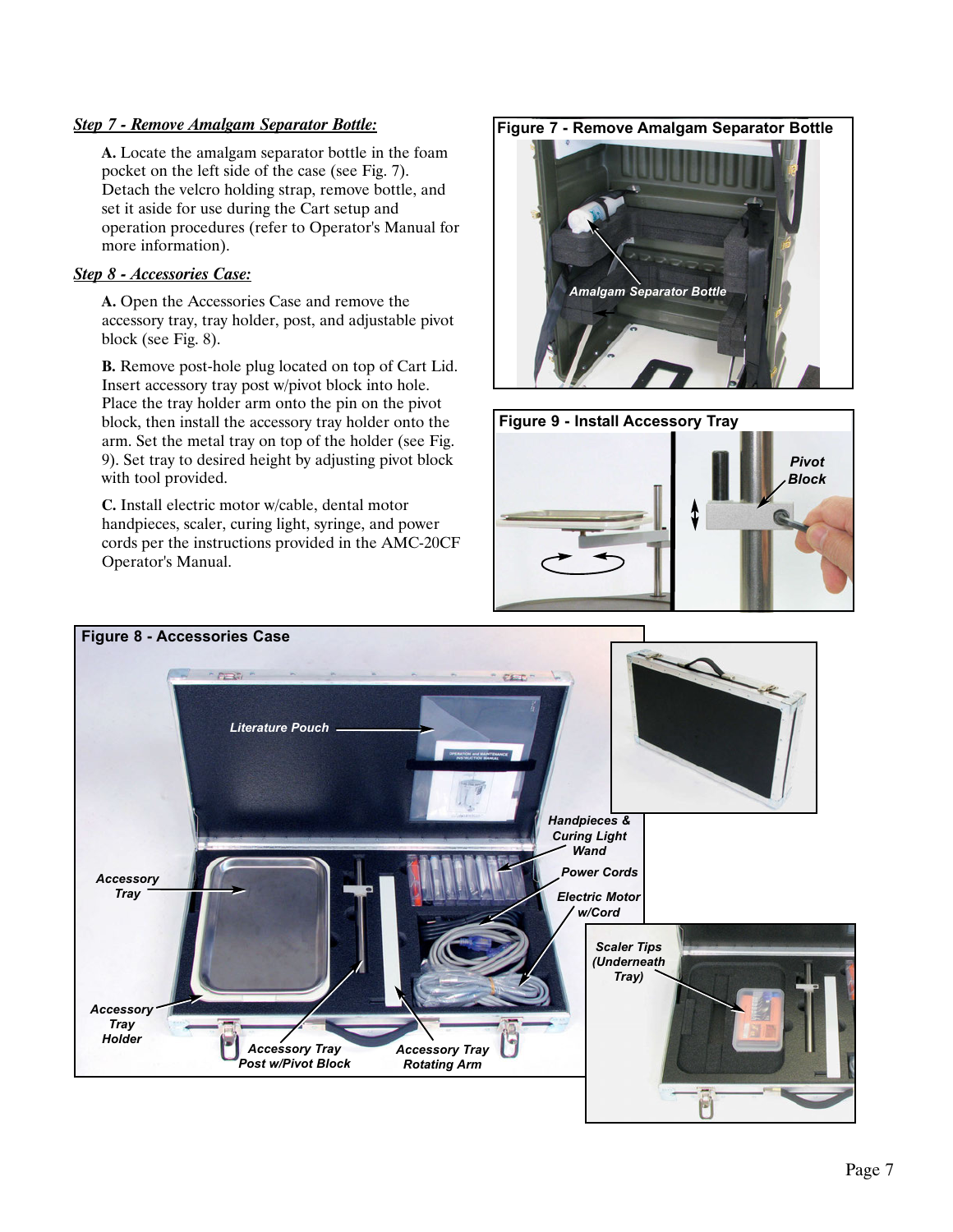#### *Step 9 - Unpacking Complete:*

**A.** This completes the unpacking instructions for the AMC-20CF Dental System (see Fig. 9). For repacking the System, see instructions below.

#### **CAUTION:**

**DO NOT LIFT CART AT THE CENTER OF ITS SIDE HANDLES. ALWAYS USE A 4-POINT LIFT (AT THE ENDS OF HANDLES WHERE THEY ATTACH TO THE FRAME) WHEN LIFTING THE CART.**

#### **CAUTION:**

**WHEN TRANSPORTING CASE, DO NOT PLACE HEAVY OBJECTS ON TOP OF CASE.**

#### **CAUTION:**

**BEFORE REPACKING THE CART INTO ITS CASE, ALWAYS REMOVE ALL LIQUID WASTES AND WATER FROM WATER BOTTLES, AMALGAM SEPARATOR, AND BYPASS FILTER**



# **REPACKING THE SYSTEM**

#### **When repacking the Dental System into its case, follow the unpacking instructions found in this Guide in Reverse Order.**

Following are key points to remember when repacking the System:

- **1**. Remove all accessories from the Cart.
- **2.** Remove all liquid wastes and water from water bottles, amalgam separator, and bypass filter.
- **3.** Purge air pressure from air tank.
- **4.** Detach syringe and scaler instruments from their hoses and install into their shipping fasteners located under the Cart's top lid..
- **5.** Open shipping case and deploy built-in loading ramp.
- **6.** Carefully roll the AMC-20CF unit, back side first, up the ramp and into the case. Use the two side handles when pushing/rolling the unit. More than one person might be required to push the unit into the case. **CAUTION: When moving and lifting the Cart, always provide adequate support, to prevent tipping.**
- **7.** Position the scissors jack into the jacking dock which is mounted onto the loading ramp. Push the jack all the way in so it fully seats into the dock. Ensure that the cutouts on the jack platform are properly aligned with the bolts on the bottom of the Cart. Raise the Cart until the bottoms of the casters are approximately 3/4-inch above the ramp floor. Insert the two foam supporting

blocks under the cart. Lower the jack until the Cart rests on the blocks, then gently snug the jack back up against the bottom of the Cart.

- **8.** Install the protective foam packing blocks on the front and top of the Cart. Ensure the Cart's dental instrument holders are aligned with the cutouts on the top packing block (carefully rotate the Cart's pivoting arms until the holders are aligned with cutouts). Ensure that the dental instrument hoses are looped correctly through the cutouts on the front and back of the packing block.
- **9.** Stow the amalgam separator block, foot pedal, and jack crank handle into their respective foam compartments and secure with velcro strips.
- **10.** Secure and tighten the holding straps on the sides of Cart. Wrap the straps once around the side handles.
- **11.** Fold the loading ramp up against the front packing block and secure it tightly with the buckled strap provided.
- **12.** Slide the Accessories Case into the top shelf.
- **13.** Carefully lower the case and Cart down onto its back side, until the case lays flat on the floor. This task will require two or more people.
- **14.** Carefully attach the top half of the case to the bottom half (for the best fit, match the same top-to-bottom orientation that the case originally shipped with). Close the clasps tightly on all four sides. Raise entire case to a vertical position, resting on its skids.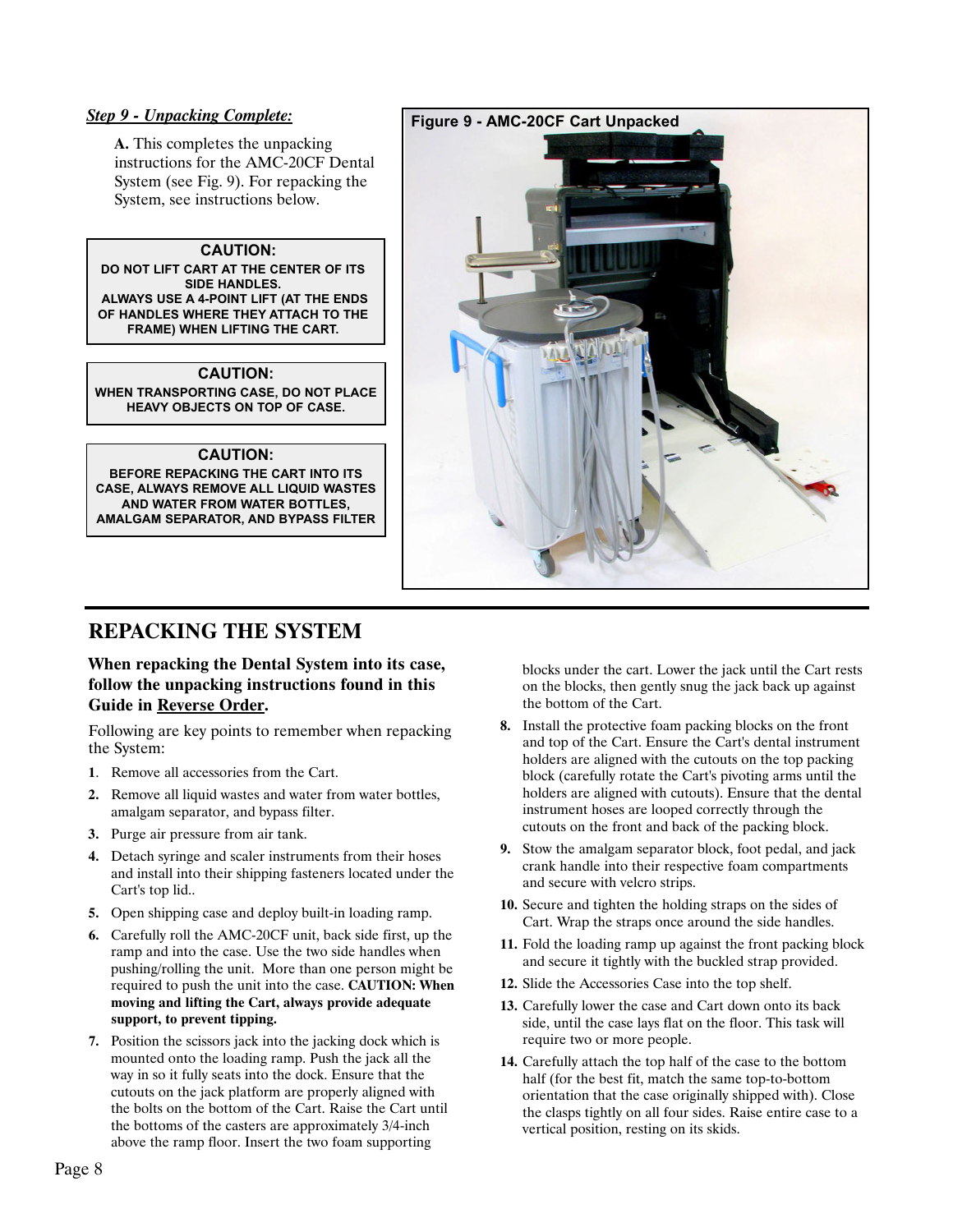## AMC-20CF SPECIFICATIONS:

| <b>Cart Size:</b>             | $23.5$ " W x $30.0$ " L x $36.5$ " H<br>$(56.69 \text{ cm} \times 76.2 \text{ cm} \times 92.71 \text{ cm})$   |
|-------------------------------|---------------------------------------------------------------------------------------------------------------|
| <b>Shipping Case Size:</b>    | $36.0$ " W x $34.0$ " L x $52.0$ " H<br>$(91.44 \text{ cm} \times 86.36 \text{ cm} \times 132.08 \text{ cm})$ |
| <b>Cart Weight:</b>           | 158 lbs (71.66 kg)                                                                                            |
| <b>Shipping Case Weight:</b>  | $210$ lbs $(95.25 \text{ kg})$                                                                                |
| <b>Total Shipping Weight:</b> | 404 lbs $(183.25 \text{ kg})$                                                                                 |
|                               | <b>Environmental Conditions:</b> Transport/Storage Temperature: -40° to 71° C (-40° to 160° F)                |

# **NOTE**

## **FOR DETAILED SETUP AND OPERATING INSTRUCTIONS FOR THE ASEPTICO AMC-20CF DENTAL SYSTEM, CONSULT THE OPERATOR'S MANUAL, PN 420791, PACKAGED INSIDE THE SHIPPING CASE.**

#### **FOR ADDITIONAL INFORMATION, CONTACT ASEPTICO***:*

**P.O. Box 1548 Woodinville, WA 98072-1548 1-800-426-5913 • 425-487-3157 Fax: 360-668-8722 email: info@aseptico.com Internet: www.aseptico.com**